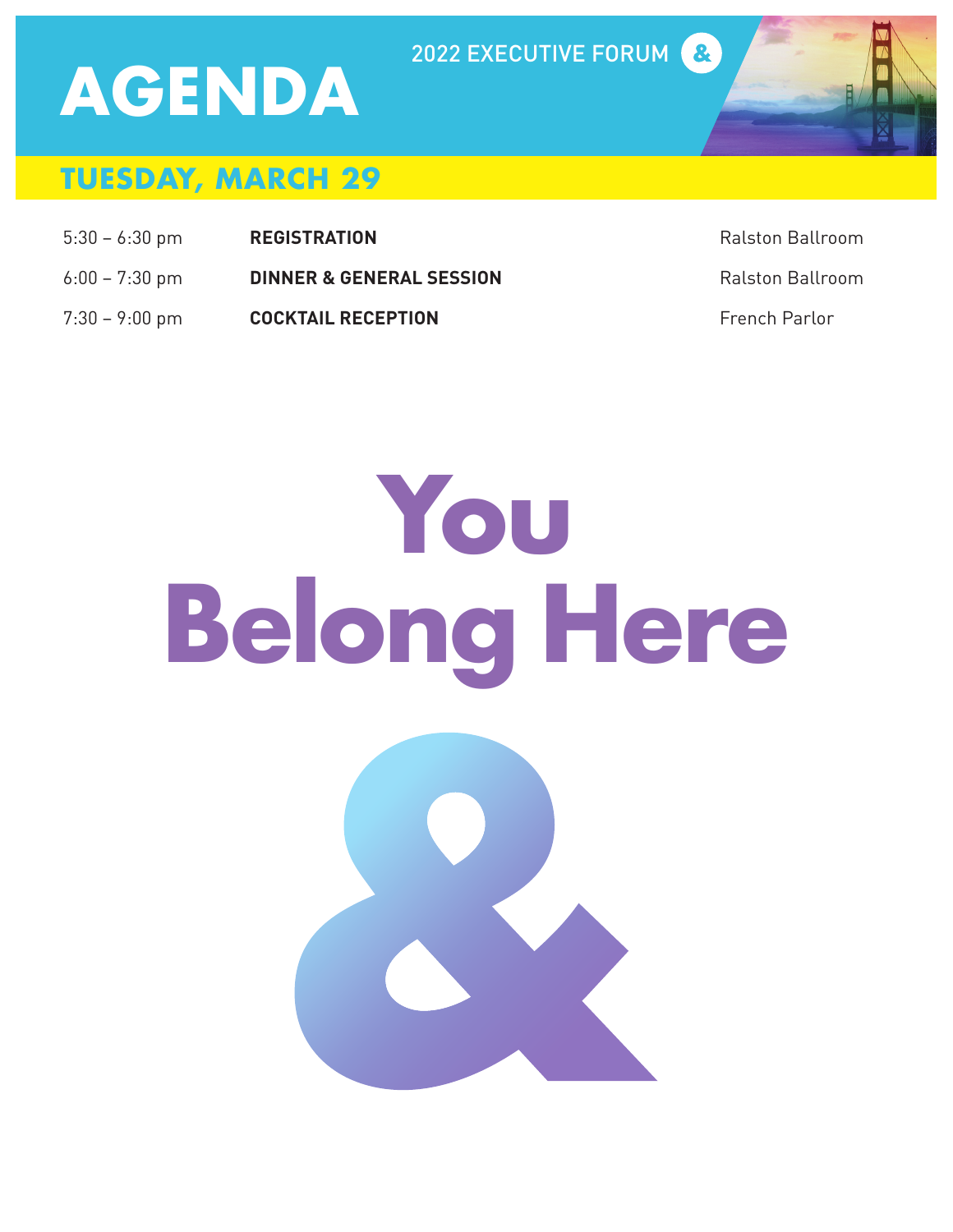## **AGENDA**

#### 2022 EXECUTIVE FORUM

### **WEDNESDAY, MARCH 30**

| $8:00 - 8:30$ am       | <b>REGISTRATION</b>                                                                                                   | <b>Ralston Ballroom</b> |  |
|------------------------|-----------------------------------------------------------------------------------------------------------------------|-------------------------|--|
| $8:30 - 10:00$ am      | <b>BREAKFAST &amp; GENERAL SESSION</b>                                                                                | <b>Ralston Ballroom</b> |  |
| $10:00 - 10:30$ am     | <b>BREAK</b>                                                                                                          |                         |  |
| $10:30$ am $-12:00$ pm | <b>BREAKOUT SESSIONS</b>                                                                                              |                         |  |
|                        | <b>LGBTQ+ SENIOR EXECUTIVES</b><br>Mapping Your Spheres of Influence                                                  | Sea Cliff               |  |
|                        | <b>DEI PRACTITIONERS</b><br><b>Global Strategies for Nonbinary Inclusion</b>                                          | Pacific Heights         |  |
|                        | <b>ERG LEADERS</b><br>Pivot Like a CEO!                                                                               | Presidio                |  |
| $12:00 - 1:00$ pm      | <b>COHORT LUNCH</b>                                                                                                   |                         |  |
|                        | <b>LGBTQ+ SENIOR EXECUTIVES</b>                                                                                       | Sea Cliff               |  |
|                        | <b>DEI PRACTITIONERS</b>                                                                                              | Pacific Heights         |  |
|                        | <b>ERG LEADERS</b>                                                                                                    | Presidio                |  |
| $1:00 - 1:30$ pm       | <b>BREAK</b>                                                                                                          |                         |  |
| $1:30 - 2:30$ pm       | <b>GENERAL SESSION</b><br><b>Ralston Ballroom</b><br>Realizing the Dream: LGBTQ+ Equality Under the Law and Your Role |                         |  |
| $2:30 - 3:00$ pm       | <b>BREAK</b>                                                                                                          |                         |  |
| $3:00 - 4:30$ pm       | <b>BREAKOUT SESSIONS</b>                                                                                              |                         |  |
|                        | <b>LGBTQ+ SENIOR EXECUTIVES</b><br>Crafting Your LGBTQ+ Story                                                         | Sea Cliff               |  |
|                        | <b>DEI PRACTITIONERS &amp; ERG LEADERS</b><br>Beyond Affinity: Best Practices for Impactful Resource Groups           | <b>Twin Peaks</b>       |  |
| $4:30 - 5:00$ pm       | <b>BREAK</b>                                                                                                          |                         |  |
| $5:00 - 6:00$ pm       | <b>BREAKOUT SESSIONS: BOTH OPTIONS OPEN TO ALL COHORTS</b>                                                            |                         |  |
|                        | <b>OPTION A:</b> Lead With Your Executive Brand <sup>1</sup> .<br>Your Next Career Breakthrough                       | <b>Twin Peaks</b>       |  |
|                        | <b>OPTION B:</b> That Song is Already 10 Years Old?!                                                                  | Pacific Heights         |  |
| $6:00 - 7:30$ pm       | <b>COHORT DINNER</b>                                                                                                  |                         |  |
|                        | <b>LGBTQ+ SENIOR EXECUTIVES</b>                                                                                       | Sea Cliff               |  |
|                        | <b>DEI PRACTITIONERS</b>                                                                                              | Pacific Heights         |  |
|                        | <b>ERG LEADERS</b>                                                                                                    | Presidio                |  |